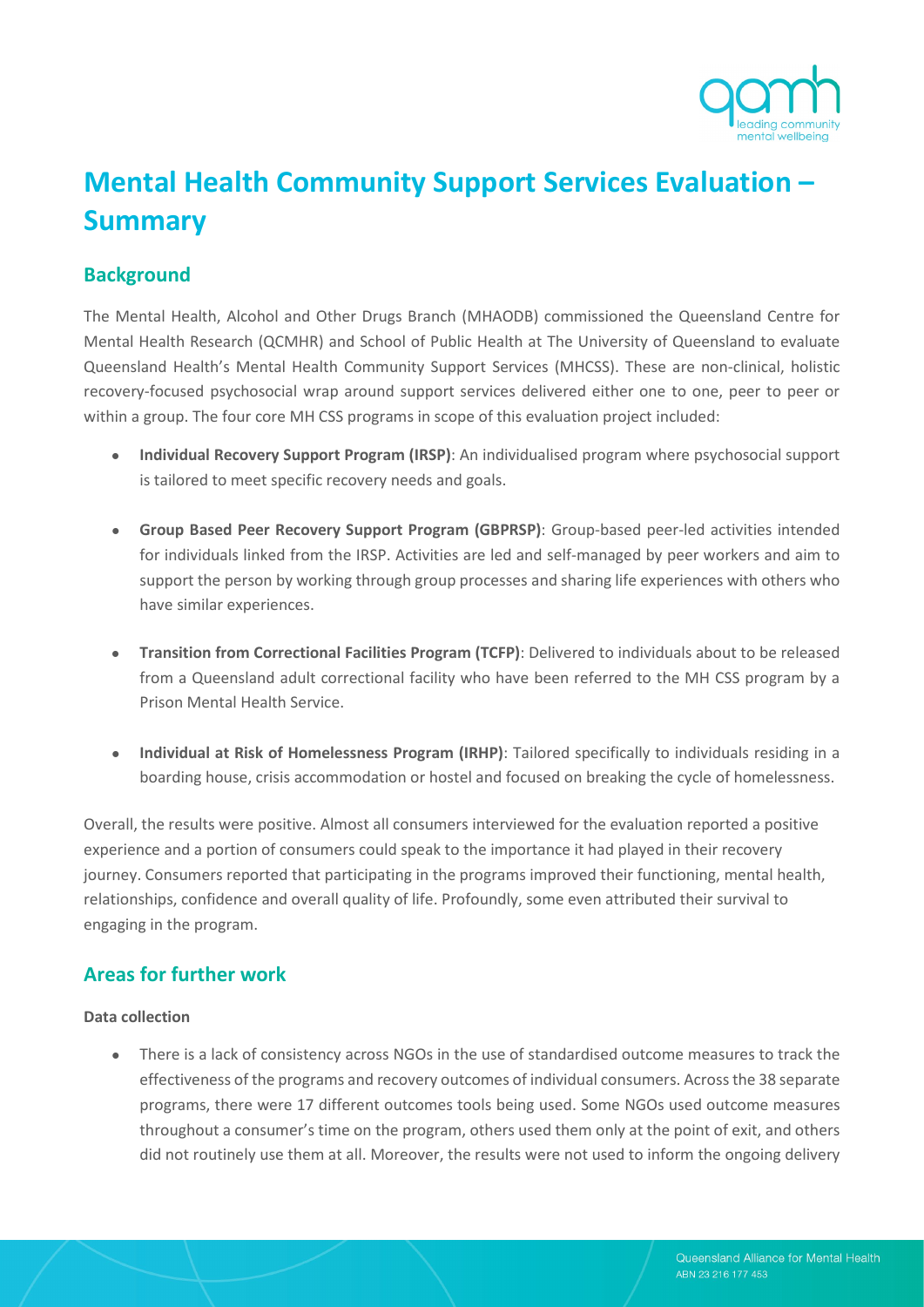

of the program. The report recommends that all NGOs use the same outcome measures to determine effectiveness of the programs.

- Currently, it is unclear how hospital readmission data is captured at the NGO/HHS levels, which impacts the ability to determine overall effectiveness of the MH CSS programs. It is recommended that hospital re-admittance and emergency department presentation data be collected in the future.
- There is no long-term follow-up of consumers who have exited programs. It is recommended that NGOs follow up with consumers at time points post exiting to assess the long-term effectiveness of the programs. This could also be used as an opportunity to address potential isolation or a decrease in mental health functioning through referrals back into clinical care, alternative community support programs or back into a MH CSS program.

## **Referrals**

- NGOs reported receiving a number of referrals for people who are either not eligible (due to referring staff misunderstanding) or that they have incomplete information to enable triage and risk assessment. Missing information is particularly concerning, as it delays the referral process, missing the window of opportunity for engaging a consumer. The report recommends that the relationships between HHSs and NGOs be strengthened with clear governance processes, regular meetings and colocating NGO staff within HHS facilities so they attend weekly case management meetings and reviews. In addition, it is recommended that the HHSs and NGOs embed regular NGO-delivered psychosocial support education/training for referring teamsto ensure HHS staff are aware of the suite of psychosocial services available, their important role in mental health intervention, and appropriate referral processes.
- Concerns were raised by many consumers as to the distress and discomfort caused by having to present at the HHS prior to being referred onto the program. The report recommended reviewing the feasibility of extending the opportunity for GPs and private mental health clinicians to be able to refer directly into the MH CSS programs. This extension recognises the episodic nature of severe and persistent mental illness and would enable earlier intervention and possibly avoid a crisis that results in an emergency department presentation.

#### **Targets**

• Only 58% of programs are meeting their client targets (which are based on only 20% of population need). This suggests that some programs are not able to reach the number of people intended, despite there being significant need. This is likely due to systemic issues related to the referral process noted above. It is recommended that regular reporting and review of this data could help HHSs to identify when referral numbers fall short of what would be expected and prompt them to identify blockages to referral and deploy strategies to increase them.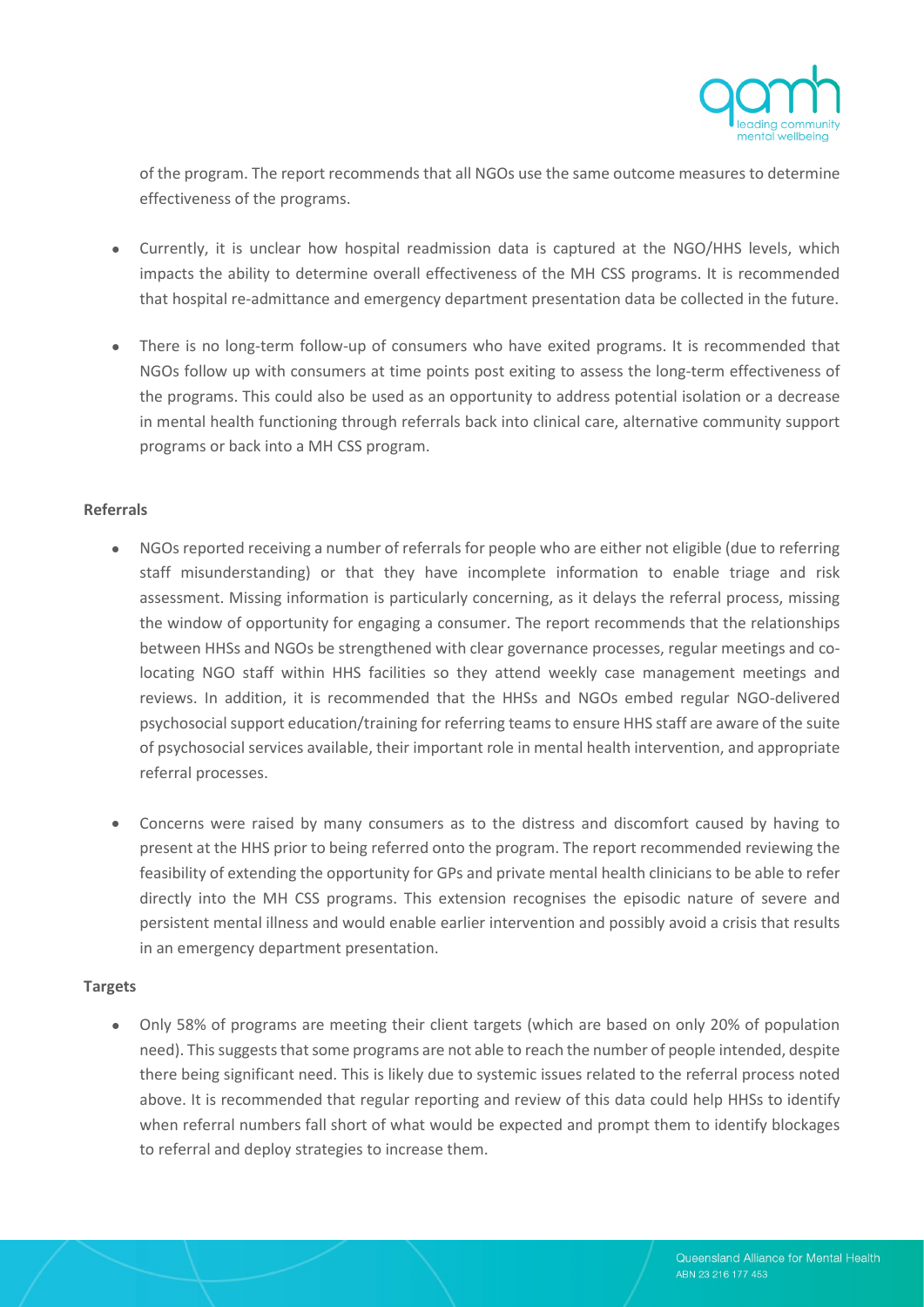

• Some programs are exceeding their target, however these NGOs tend to have small target numbers and it is likely that the targets in these areas should be reviewed at a local level to better understand the need and capacity.

#### **NDIS**

It was noted that while the purpose of the MH CSS programs is to support consumers' recovery, much of the time can be spent assisting consumers to access the NDIS. It was noted that when consumers were identified as potentially eligible for NDIS supports, and their time on the MH CSS program became focused on progressing this application, recovery became a secondary goal.

#### **Individual Recovery Plans (IRPs)**

There is evidence IRPs are not being completed or, if they are, not within the two-week timeframe and not reviewed regularly. The report recommends that all NGOs should be implementing clear IRPs within the first few sessions with the consumer, they should follow a recovery-oriented framework and be guided by the consumer's goals and needs. The IRPs should be regularly reviewed and updated, and consumers should play a collaborative role in the management of the plan.

#### **Phase 1 (up to 3mths) and Phase 2 (up to 9mths)**

A common response from consumers and staff across the programs is that few of the consumers are serviced in line with the contract criteria of a higher intensity recovery support phase (up to 3 months) followed by a lower intensity recovery support phase (up to 9 months). The intended goal of the two-phase approach is to prioritise the consumer's recovery needs and stabilise their supports (phase 1) in order to address longer term recovery goals, develop and utilise psychosocial skills and increase community support networks (phase 2). The report noted that this aspect of the MH CSS program is not being implemented consistently and recommends a review in order to deliver the program as intended and in line with consumer needs.

#### **IRHP**

It was acknowledged that it is really difficult to improve mental health outcomes when there is a lack of access to appropriate and secure housing. Given the complex nature of the IRHP consumer group, and their risk of homelessness it followed that they often experienced financial distress and issues meeting their basic living needs. It was therefore recommended that NGOs would benefit from additional discretionary funding that focused on supporting the needs and engagement of consumers (i.e. access to mobile phone, essential needs like food and clothing).

#### **TCFP**

It was acknowledged that specific difficulties were encountered by this group including:

- Access to housing due to the complex nature of some of the offences
- NGO requiring security clearances which was often delayed, meaning staff couldn't enter the prison to establish rapport with consumers before release